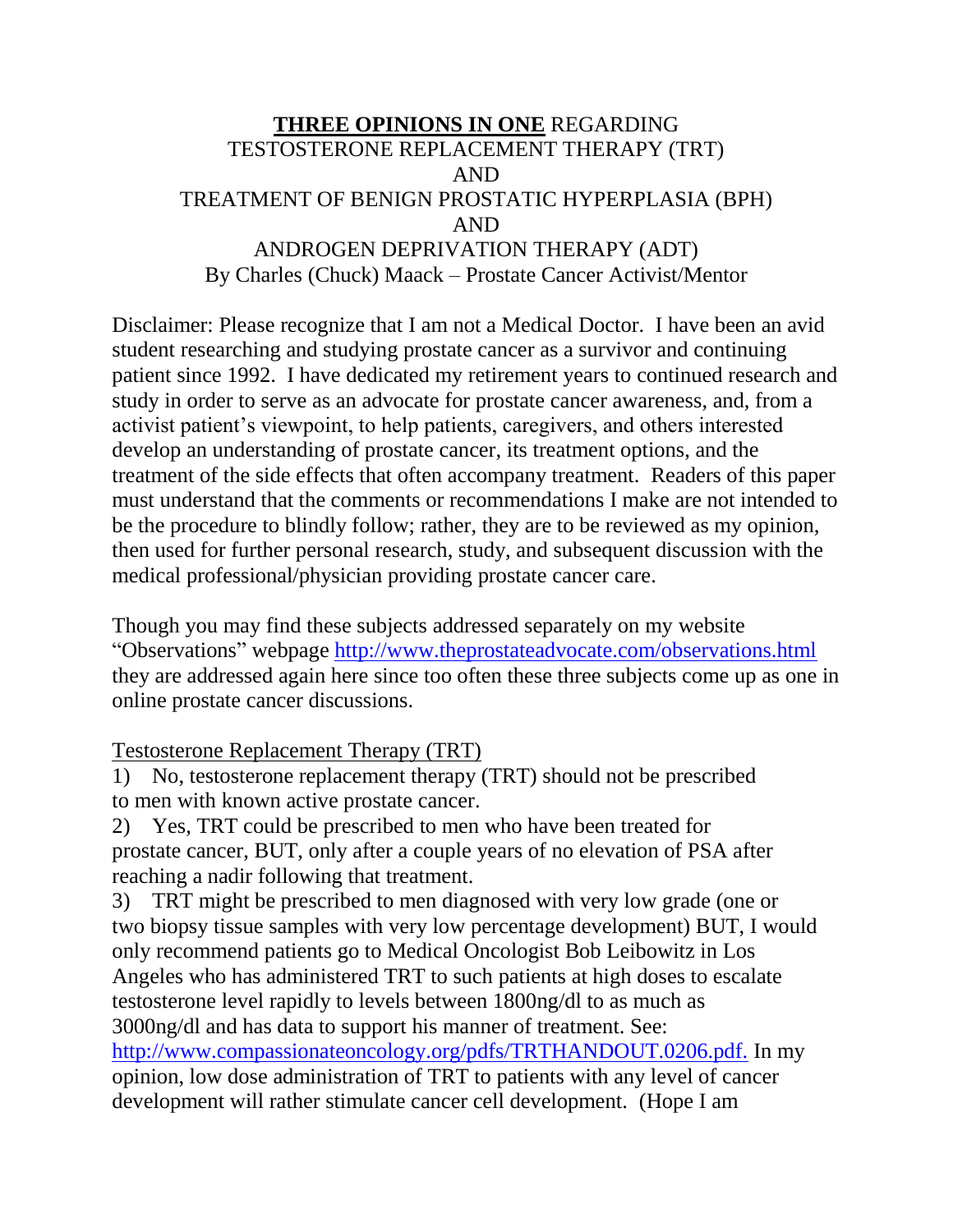eventually proven wrong).

## Benign Prostatic Hyperplasia (BPH)

1) Dihydrotestosterone/DHT is as much as five times more powerful a stimulant to cancer cell growth and proliferation than testosterone. 5Alpha Reductase (5AR) enzymes Types I and II are present on prostate cells, both healthy and cancerous, and serve to convert testosterone that comes in contact with those enzymes to DHT. Since BPH is found to include an increase in the presence of DHT, the appropriate medication to both reduce the volume/size of BPH as well as presence of DHT is a 5AR "inhibitor." Finasteride/Proscar was the first 5AR inhibitor produced for this purpose, but only inhibits the activity of Type II enzymes. Dutasteride/Avodart was then produced and inhibits both Types I and II enzyme activity. Thus, the more appropriate 5AR inhibitor is dutasteride/Avodart. Since BPH is often accompanied with difficulty urinating from the compression of BPH on the urethra, the medication tamsulosin/Flomax is often prescribed. A newer medication is now available that is a combination of both dutasteride and tamsulosin known as "Jalyn" and can be considered for prescribing in lieu of being prescribed these medications separately, particularly if the cost is less.

## Androgen Deprivation Therapy (ADT)

1) As explained above and reiterated here with some editing: Dihydrotestosterone/DHT is as much as five times more powerful a stimulant to cancer cell growth and proliferation than testosterone. 5Alpha Reductase (5AR) enzymes Types I and II are present on prostate cancer cells and serve to convert testosterone that comes in contact with those enzymes to DHT. DHT is an up to five times more powerful stimulant to cancer cell growth and proliferation than testosterone. With this recognition, finasteride/Proscar was an earlier medication know to inhibit the 5AR activity of converting testosterone to DHT, however, finasteride/Proscar only inhibits the activity of 5AR Type II enzymes. Dutasteride/Avodart was then produced and inhibits both Types I and II enzyme activity, and often with more advanced prostate cancer, Type I is more prevalent. Thus, the more appropriate 5AR inhibitor is dutasteride/Avodart. 2) When prostate cancer is not eradicated by surgical removal of, or radiation to, the prostate gland, androgen deprivation therapy (ADT) then becomes the next treatment option. ADT medications include LHRH agonists (Lupron, Zoladex, Eligard, Trelstar, Vantas) or antagonist (Firmagon) to shut down "testicular" production of testosterone; these medications have no effect on testosterone metabolized from androgen precursors produced by the adrenal glands. Any source of testosterone still present must be stopped from activating the multitude of androgen receptors on each cancer cell since